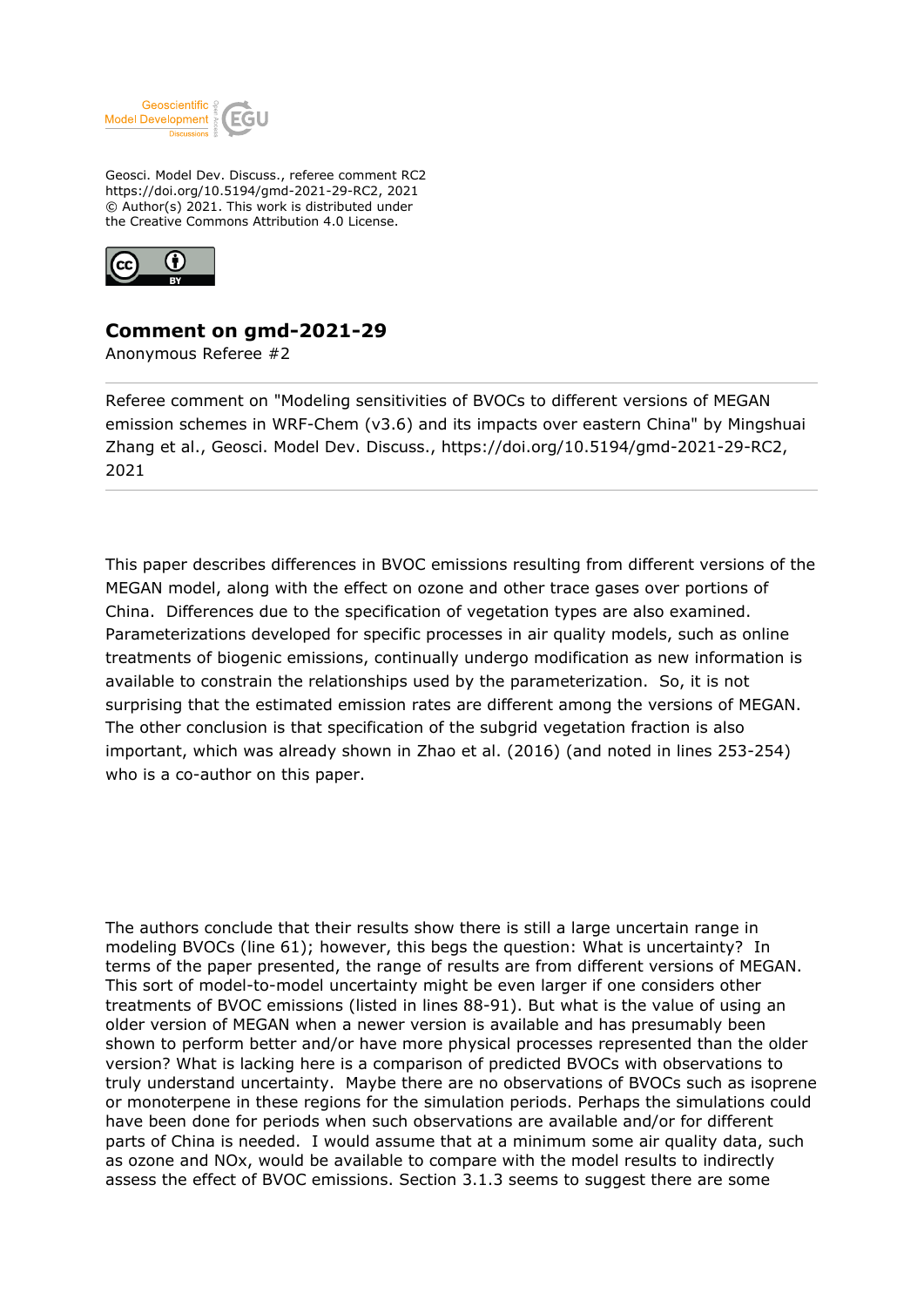observations, but they chose not to show any results. In terms of specification of vegetation, one can see differences in the vegetation classifications between the dataset and conclude that those will result in different BVOC emissions without even running MEGAN. There should be satellite derived products that could be used to understand differences in the types and spatial distribution of vegetation between observations and datasets used by MEGAN.

In addition to chemical observations, an evaluation of the predicted surface meteorological quantities (temperature, precipitation, soil moisture, radiation) using observations would have been useful to understand how those uncertainties would influence the predicted BVOCs. A time series of observed and simulated meteorological quantities over the monthlong period compared with predicted BVOC emissions would have been useful. The monthlong period would also make simulating soil moisture challenging. There are satellite products that could be used to assess soil moisture variability over the region. As pointed by the authors, the major difference in MEGAN v3 is the inclusion of a drought activity factor (lines 239-240), but the importance of this factor for the 2 month-long simulations is discussed only briefly (line 486-495) in terms of seasonal changes. The authors do not say whether or not April or July of 2015 are periods characterized by drought. The authors note that the drought factor is constrained by limited observations (line 242) and may not be suitable for China (line 244). So how is one supposed to assess the seasonal impacts of this parameter compared to other parameters in MEGAN (i.e. Figure 7)? Perhaps some sensitivity simulations are needed with a range of values for the drought factor to get a better idea of its potential effect.

In summary, while I appreciate having differences in the physical representation among the MEGAN versions discussed in one paper, my issues with this paper are 1) the primary main findings have been described previously and 2) there is a lack of any observations needed to fully understand model uncertainty. Section 3.1.3 implies there are observations. If the authors choose to include only modeling analyses, the paper needs to be revised to frame the purpose of the paper better and improve Section 3.1.3 to put their results into the context of what might be observed in the real world, what is needed to assess components of that latest version of MEGAN, and what are the most missing or uncertain treatments – apart from the specification of vegetation.

In addition, the abstract has numerous awkward phrases and I pointed out those in the specific comments below. However, I did not point out other instances throughout the paper.

Specific Comments:

Line 37: The phrase "over East China" seems out of place and could be deleted. The first part of the sentence actually applies to many places in the world, not just East China. The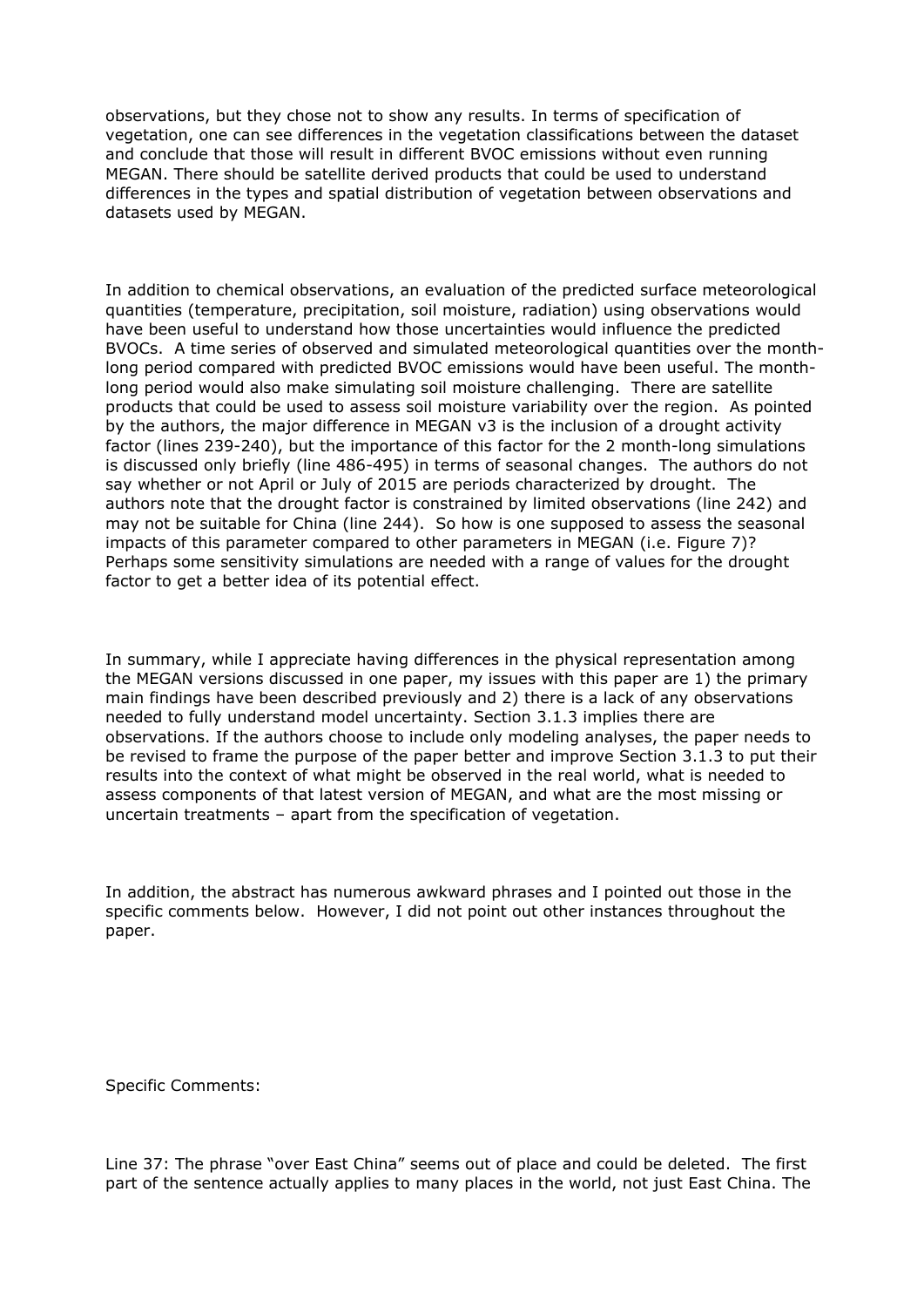authors should true to put the paper into a context for a broad range of readers whenever possible.

Lines 37-38: Change "are generally resulted from", which is an awkward phrase, to "are primarily due to".

Lines 38-39: Change "in model" to "in the model".

Line 38-40: Change this sentence to "One originates from different treatments in the physical and chemical processes associated with the emission rates of BVOCs."

Line 40: Change "from the biased distribution of vegetation types" to "errors in the specification of vegetation types and their distribution"

Lines 47-48: Change "biogenic VOCs" to BVOCs which was already defined.

Line 59: The authors use "significantly" here, but that is a vague term. Can they provide a number to quantify range?

Lines 61-62: This sentence just states that the three versions of MEGAN produced different results, which is not surprising since updates usually include new treatments based on observations or theoretical relationships. Presumably, older versions have out-ofdate information and should be less accurate. But at this point, the abstract fails to say anything about how the simulated BVOCs compares to observations which is a better way to characterize uncertainty.

Lines 166-182: This section does not list the land-surface parameterization used. As noted by other studies MEGAN2.1 (called here MEGAN3.0) is coupled to the CLM land surface parameterization. The other versions of MEGAN can use different land-surface parameterizations. So it is not clear whether differences in the land-surface treatment, which will affect the surface energy budget and fluxes, will affect the BVOC emissions. While Zhao et al. (2016) found that differences due to the land-surface parameterization were of secondary importance compared to specification of the vegetation, that point on the model configuration should be cleared up. Also, I assume that meteorological predictions should be identical among the simulations? That should be explicitly stated.

Lines 512-513: This is a very general statement. Which results are the authors talking about? BVOC concentrations or some other quantities?